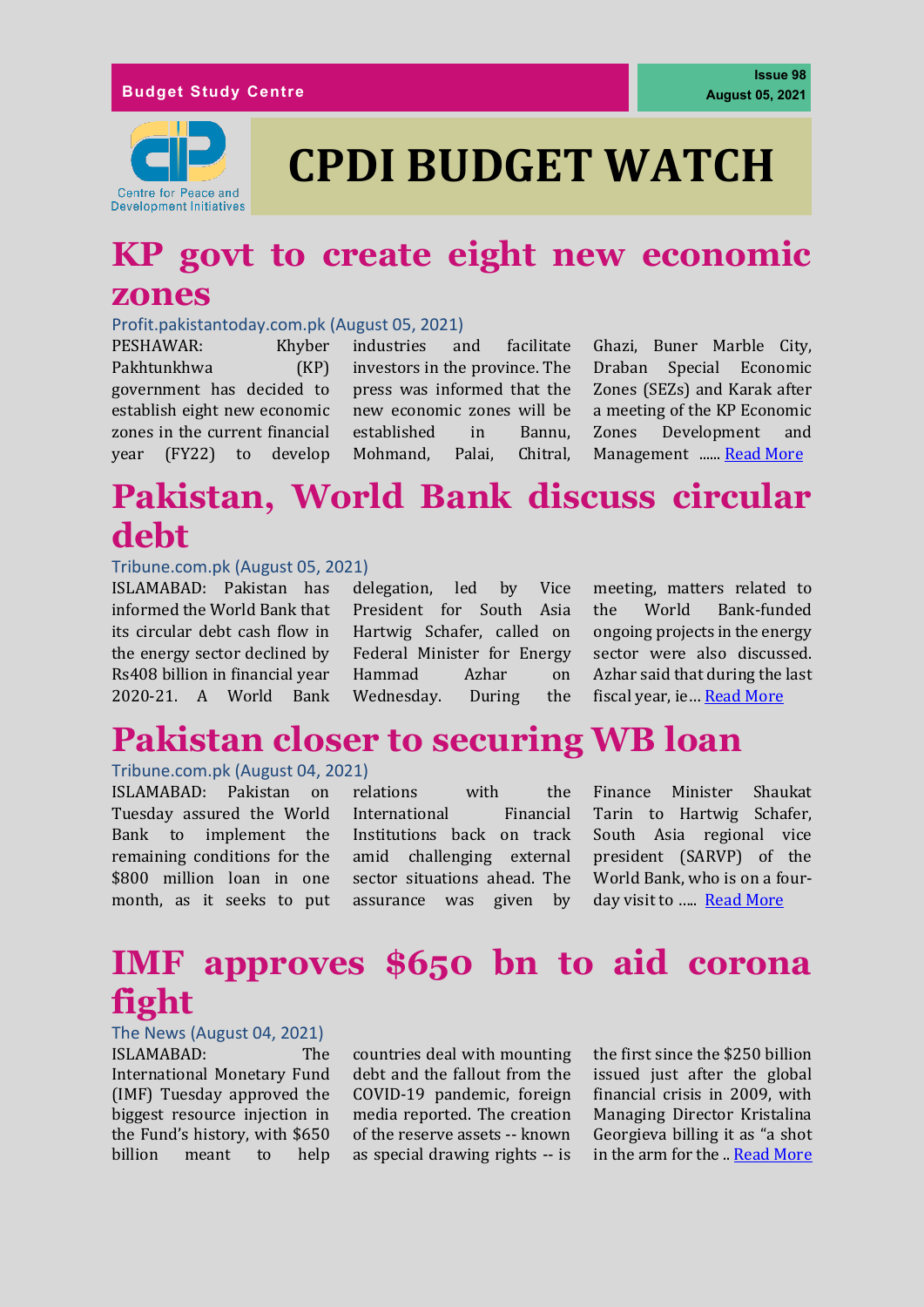# **SAPM Gauhar proposes converting IPPs running on imported coal to local**

Profit.Pakistantoday.com.pk (August 03, 2021)

ISLAMABAD: Special Assistant to Prime Minister (SAPM) on Power and Petroleum, Tabish Gauhar has proposed to convert the commissioned and underconstruction 5,500 MW imported coal-based Independent Power Plants (IPPs) including Jamshoro-I to local coal from the existing Thar Blocks 1 and 2. The

SAPM made this proposal in a letter titled "Beyond the firefighting-proposed strategic workstreams in the energy sector" which he sent to PM Imran Kha ... [Read More](https://profit.pakistantoday.com.pk/2021/08/03/sapm-gauhar-proposes-converting-ipps-running-on-imported-coal-to-local/)

# **Govt slammed over 'failure' to exit FATF grey list**

### The Dawn (August 03, 2021)

ISLAMABAD: Reitera-ting the government's stance that the country has been in the Financial Action Task Force's (FATF) grey list merely on political grounds, Minister of

State for Parliamentary Affairs Ali Muhammad Khan on Monday declared on the floor of the National Assembly that Pakistan would not take any foreign dictation on the issue of prosecution of its nationals. "We will award sentences to individuals according to our own laws and constitution. Now, foreign dictation will not... [Read More](https://www.dawn.com/news/1638437)

# **Multi-million dollars AMI project: No loan if scope of project gets changed, ADB tells Power Division**

The News (August 02, 2021) ISLAMABAD: The Manilabased Asian Development Bank (ADB) has communicated to the Power Division in plain words that it will not extend \$400 million

loan for multi-billion dollars Advanced Metering of Infrastructure (AMI) project if its scope is changed and also communicated to the government to pay over \$2.2 million penalty as commitment charges for not utilising the loan for the project under the existing scope, a senior official in the Ministry of Energy[..Read More](https://www.thenews.com.pk/print/872081-multi-million-dollars-ami-project-no-loan-if-scope-of-project-gets-changed-adb-tells-power-division)

# **Pakistan's exports to Italy record 49pc growth**

#### Profit.Pakistantoday.com.pk (August 02, 2021)

ISLAMABAD: Pakistan's exports to Italy recorded a 49 per cent growth on a year-onyear basis to \$786 million in the outgoing fiscal year 2020- 21 (FY21) despite the fact that

the Covid-19 pandemic had hit the Italian market. According to details, Ambassador of Pakistan to Italy, Jauhar Saleem while talking to the media through a

zoom link webinar organised by the embassy of Pakistan in Rome on Sunday said that the country posted a trade surplus of \$300 million with Italy in FY21, add ... [Read More](https://profit.pakistantoday.com.pk/2021/08/02/pakistans-exports-to-italy-record-49pc-growth/)

# **Pakistan to be special partner country at 18th CAEXPO in China**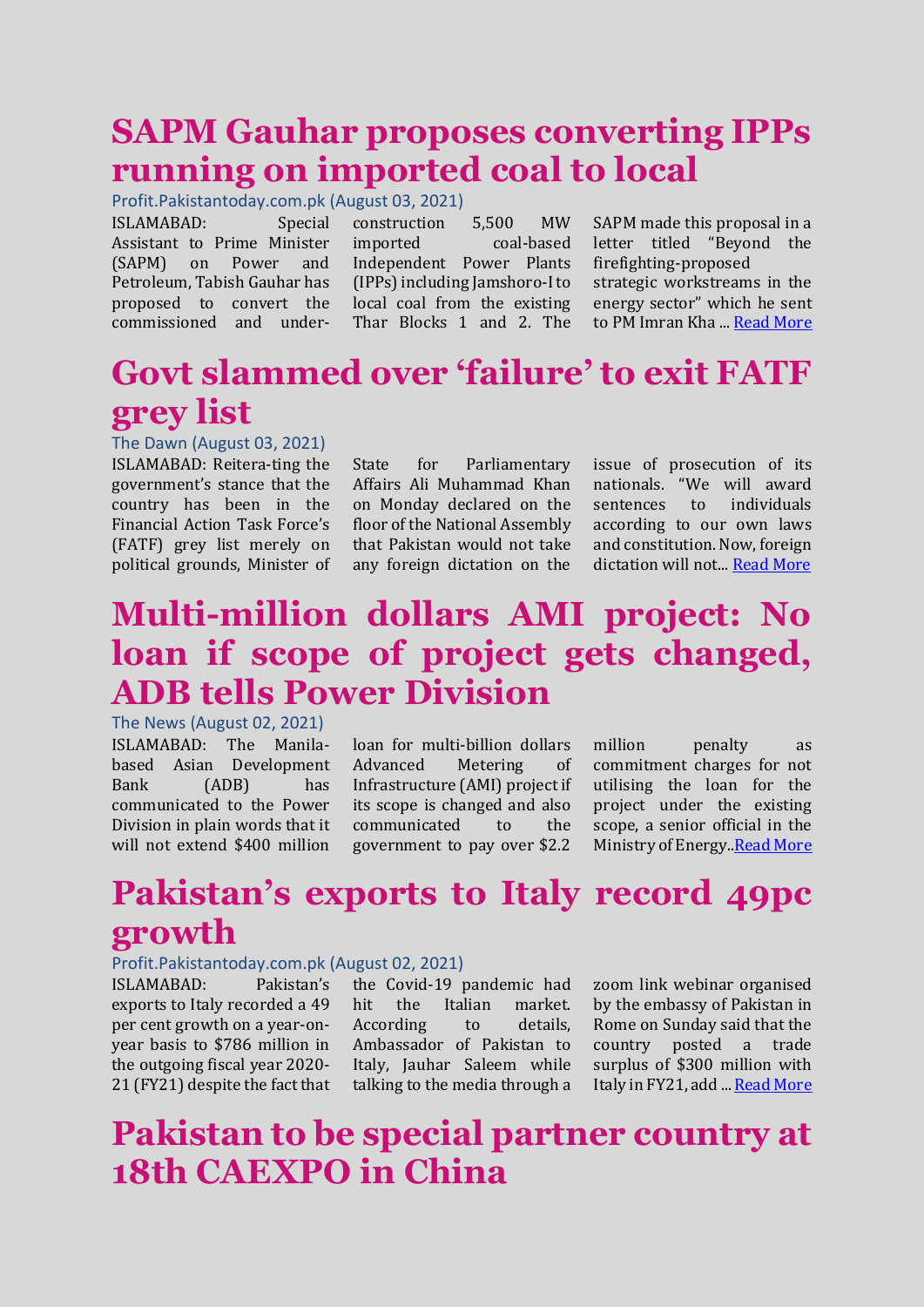#### Profit.pakistantoday.com.pk (August 01, 2021)

BEIJING: Pakistan, like the previous year, will be the special partner country at the upcoming 18th China-ASEAN Expo (CAEXPO) to be held in Nanning, Capital of Guangxi Zhuang autonomous of China from Sept 10 to 13. The Pakistan Pavilion will be established to display major export and cultural items as well as print and audio-visual material on tourist attractions of Pakistan. In addition to Pakistan Pavilion, around 25 stalls to exhibit various Pakistani products will be set up at the exhib..... [Read More](https://profit.pakistantoday.com.pk/2021/08/01/pakistan-to-be-special-partner-country-at-18th-caexpo-in-china/)

# **July sees zero foreign inflow into investment bonds**

The Dawn (August 01, 2021) KARACHI: The first month of the 2021-22 financial year passed without any foreign inflow in the Pakistan Investment Bonds (PIBs) which attracted \$256 million

during the outgoing fiscal year. The data released by the State Bank of Pakistan on Friday showed a sudden stop to foreign inflows for PIBs in July against a net inflow of \$22m in June. With the emergence of Covid-19 in March last year, the country witnessed net outflow of foreign investment in domestic bonds ....[. Read More](https://www.dawn.com/news/1638097)

### **Govt facilitating industries to increase exports: PM Imran Khan**

### The News (July 31, 2021)

ISLAMABAD: Imran Khan on Friday said that one of the first responsibilities of the government is to ensure proper utilisation of public taxes. He said that steps should be taken to bring automation in the system, adding that measures like etendering were of fundamental importance to eradicate corruption. Premier

Imran Khan observed this while chairing a meeting on effective use of PSDP, which was told the government has formulated a comprehensive strategy to monit... [Read More](https://www.thenews.com.pk/print/871242-govt-facilitating-industries-to-increase-exports-pm)

# **Pakistan could overtake India in trade with China in eight years: official**

### Profit.Pakistantoday.com.pk (July 31, 2021)

BEIJING: Pakistan could overtake India in trade with China in just eight years, even though its trade volume with China was only one-fifth of India's in 2020, a Pakistan

diplomat said. In 2020, bilateral trade between China and Pakistan stood at \$17.49 billion while between China and India it was \$77.7 billion. "India has a population five to six times larger than that of Pakistan, so I hope that it will take eight to ten years to overtake them," Badar U Zaman, commercial counselor of the Embassy of ..[.Read More](https://profit.pakistantoday.com.pk/2021/07/31/pakistan-could-overtake-india-in-trade-with-china-in-eight-years-official/)

### **Pakistan, Bahrain sign MoU to promote bilateral businesses**

#### The Dawn (July 30, 2021)

ISLAMABAD: Pakistan and Bah-rain have signed a memorandum of understanding to promote businesses between the two

countries by working jointly towards economic growth and greater business harmony. The memorandum of understanding was signed

between the Board of Invest-ment (BoI) and the Bahraini Economic Development Board at the end of the second session of the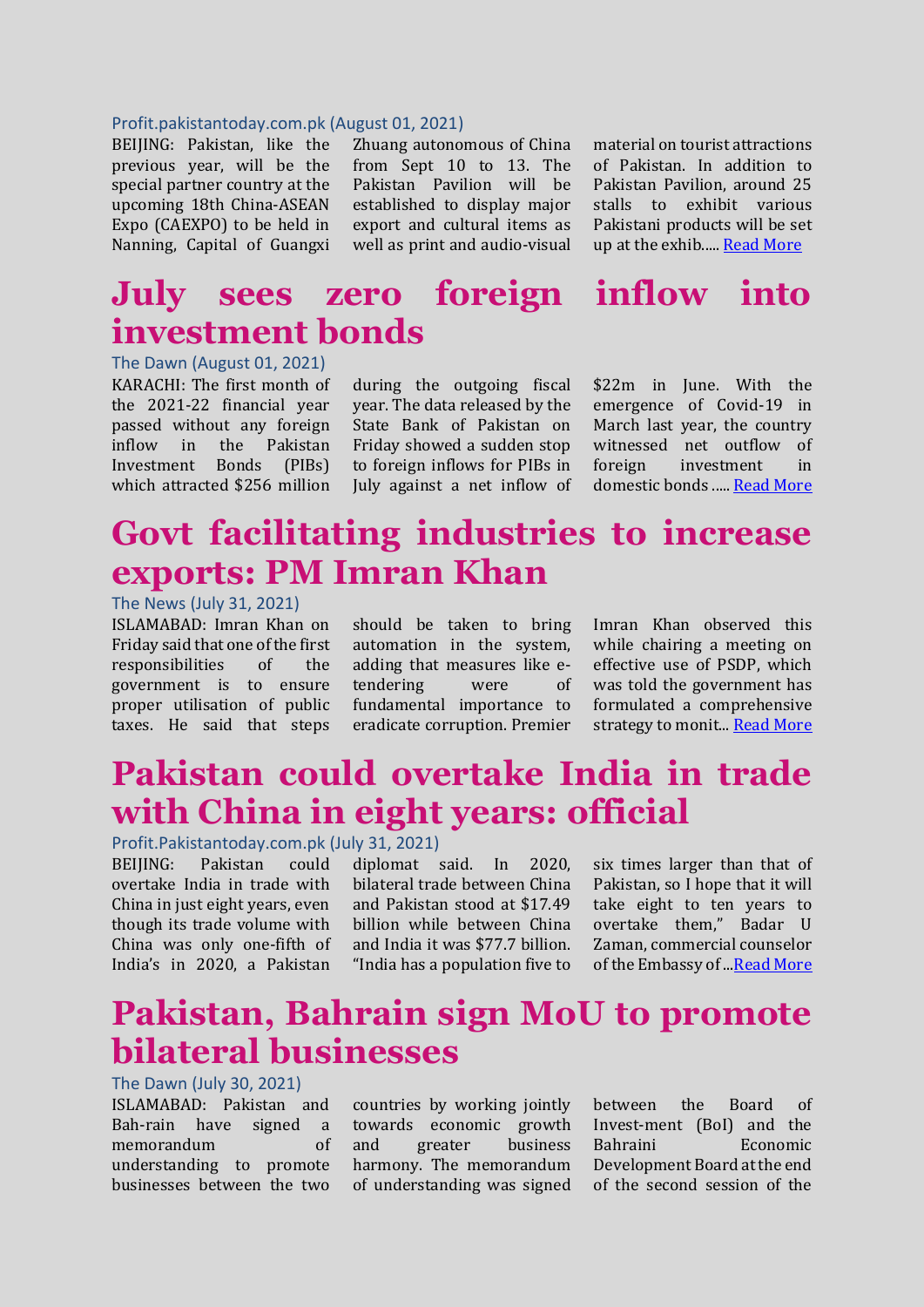Joint Ministerial Commission's meeting in Manama.The MOU[..Read More](https://www.dawn.com/news/1637717)

# **Pakistan eyes \$87b worth of inflows**

Tribune.com.pk (July 30, 2021)

ISLAMABAD: Pakistani authorities have estimated \$87.3 billion worth of debt and non-debt creating external inflows in the current fiscal year on the basis of some unrealistic assumptions amid the State Bank of Pakistan's (SBP) worries over a possible drop in foreign remittances. The \$87.3 billion estimate of foreign inflows during fiscal year 2021-22 is based on the assumption that the International Monetary Fund (IMF) programme would continue that has again been derailed ... [Read More](https://tribune.com.pk/story/2312871/pakistan-eyes-87b-worth-of-inflows)

# **Bank credit to private sector plunges: report**

#### The Dawn (July 29, 2021)

ISLAMABAD: Bank lending to private sector has declined from 24.1 per cent of GDP in 1995 to 17.9pc in 2019, which has undermined private sector economic growth in

Pakistan. A report compiled by PRIME Institute, an Islamabad-based think tank, highlights that while decline in commercial lending to the private sector has had its

impact on private sector economic growth, it has increased profitability of the banking sector. The report stated that the banking sector has increased.... Read More

### **Business community concerned over exchange rate erosion**

#### Business Recorder (July 29, 2021)

KARACHI: Business community has expressed concern over exchange rate erosion terming it damaging for the economy. Chairman of National Business Group

Pakistan and President Pakistan Businessmen and Intellectuals Forum (PBIF), Mian Zahid Hussain has said that rupee is weakening despite improved exports and remittances which is not good for the economy as the budget was planned to keep in mind the value of a dollar at Rs153 which has now climbed to Rs160. Mian Zahid.[.Read More](https://www.brecorder.com/news/40109775/business-community-concerned-over-exchange-rate-erosion)

# **Murabaha: UAE banks raise \$350 million for Pakistan government**

Khaleej Times (July 28, 2021) Dubai: Ajman Bank and Commercial Bank of Dubai have raised \$350 million (Dh1.28 billion) in Murabaha syndicated financing for the government of Pakistan. The

two UAE banks acted as mandated lead arrangers and book-runners for the facility on behalf of Pakistan's Ministry of Finance. The Shariah-compliant Ajman

Bank also acted as an investment agent for the facility. Originally mandated to raise \$200 million, the syndication facility was oversubscribed.... [Read More](https://www.khaleejtimes.com/business/banking-finance/murabaha-uae-banks-raise-350-million-for-pakistan-government)

# **IMF revises Pakistan's GDP growth projection upward to 3.9pc**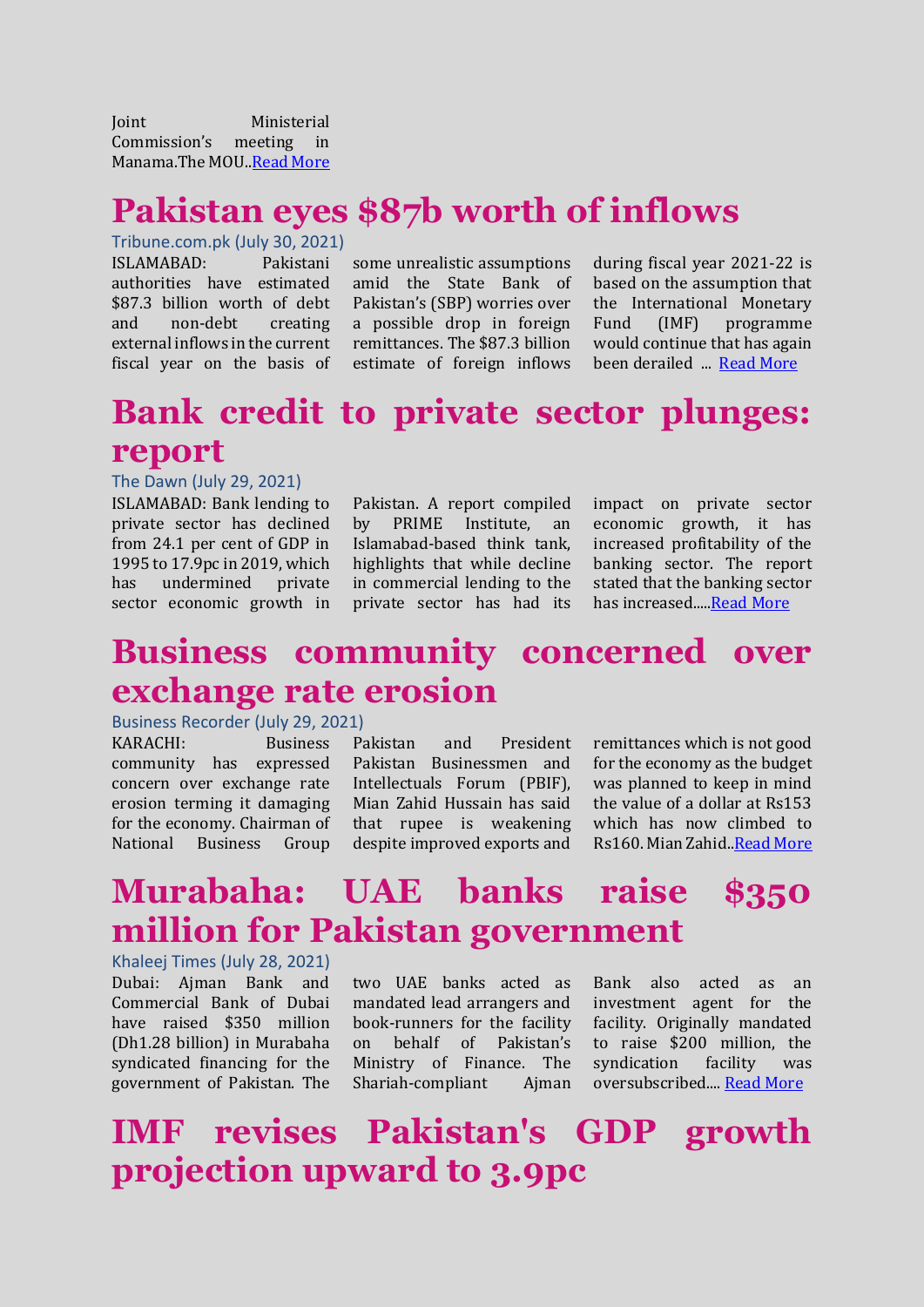#### Business Recorder (July 28, 2021)

ISLAMABAD: The International Monetary Fund (IMF) has revised upward the GDP growth projection for Pakistan to 3.9 percent for 2021 from its earlier projection of 1.5 percent. The Fund, however, maintained GDP growth for 2022 at four percent. The Fund in its latest report, "World Economic Outlook, Fault Lines Widen in the Global Recovery" released on Tuesday, stated that projections are revised up for the Middle East and Central Asia due to robust activity in some countries ...[. Read More](https://www.brecorder.com/news/40109572)

### **Pakistan to tap trade, investment potential with Bahrain**

The News (July 27, 2021)

ISLAMABAD: Pakistan and the Kingdom of Bahrain will hold Joint Ministerial Commission (JMC) from 28-29 July in Manama to sign an accord to further trade and investment ties and undertake collaborative projects, The News learnt on Monday. This would be the second session of the JMC between both the countries, as previously, the 1st session of the Pak-Bahrain Joint JMC was held on 5-6 February 2017 at Islamabad. Board of Investment (BOI) being the premier investment promotion age… [Read More](https://www.thenews.com.pk/print/869069-pakistan-to-tap-trade-investment-potential-with-bahrain)

# **Pakistan, Korea companies collaborate to deploy EV charging infrastructure**

Business Recorder (July 27, 2021)

In a major development for Pakistan's Electric Vehicle (EV) market and its associated infrastructure, Zi Solar Pvt. Ltd, a local renewable energy solution provider, has entered into a partnership with South Korea's Aeonus Co Ltd, a renewable energy products manufacturer, for the deployment of EV charging

equipment in the country. The partnership will pave way for the deployment of Koreamanufactured Electric Vehicles (EV) charging and storage equip..... **[Read More](https://www.brecorder.com/news/40109369)** 

### **Govt fulfills another requirement of FATF**

#### Dunyanews.tv (July 26, 2021)

ISLAMABAD (Dunya News) – Pakistan on Monday fulfilled another requirement of the Financial Action Task Force (FATF) as the government started implementation on

condition of inspecting the offices of property dealers across the country. In order to achieve the targets of Financial Action Task Force (FATF), the government has

taken an important decision and the offices of Pakistan Property Dealers will be inspected to collect information about suspicious investment. ..…. [Read More](https://dunyanews.tv/en/Pakistan/612129-Govt-fulfills-another-requirement-of-FATF-)

### **Pakistan ranks top 10 in business environment: report**

Profit.Pakistantoday.com.pk (July 26, 2021)

BEIJING: Pakistan has been ranked one of the world's top 10 economies with the most improved business environment due to taking

measures which improved its ability to attract foreign investment and strengthened the ease of doing business (EODB) year by year, China

Economic Net (CEN) reported. In this regard, the Annual Report on Investment Security of China's Belt and Road Construction (2021)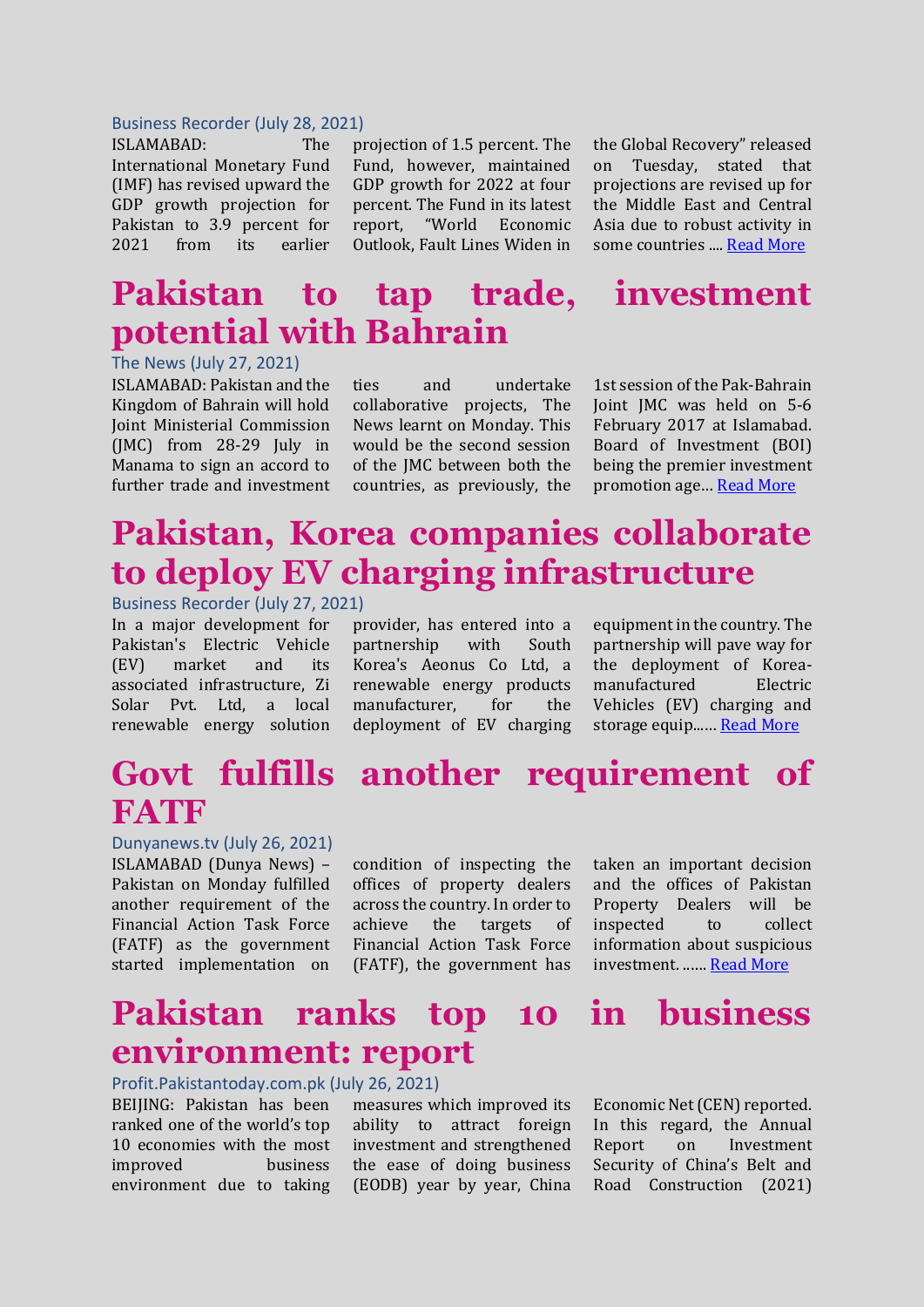was jointly released by China Belt and Road Think Tank Cooperation...[. Read More](https://profit.pakistantoday.com.pk/2021/07/26/pakistan-ranks-top-10-in-business-environment-report/)

### **Capital market: SECP revamps regulatory framework**

Business Recorder (July 25, 2021)

ISLAMABAD: The Securities and Exchange Commission of Pakistan (SECP) has revamped the regulatory framework for the capital market to remove nonpractical and burdensome requirements for creating a facilitative environment for the market intermediaries and investors in the stock market. According to a

document of the SECP on the capital market reforms, the SECP has undertaken reforms and initiatives, which resulted in most remarkable turnarounds by.…[Read More](https://www.brecorder.com/news/40108861)

# **Businessmen demand automation of tax system**

#### Profit.pakistantoday.com.pk (July 25, 2021)

ISLAMABAD: The Islamabad Chamber of Commerce and Industry (ICCI) has demanded the government to fully automate the taxation system for reducing human interactions, which was the root cause of corruption in the tax mechanism. ICCI President Sardar Yasir Ilyas Khan Saturday said that the government has to improve

the taxation system to increase the number of taxpayers instead of putting more burden on the existing taxpayers. He was talking to a delegation of.... [Read More](https://profit.pakistantoday.com.pk/2021/07/25/businessmen-demand-businessmen-demand-automation-of-tax-system-system/)

### **Pakistani expert among 25 appointed to UN tax committee**

#### Business Recorder (July 24, 2021)

UNITED NATIONS: United Nations Secretary-General Antonio Guterres has appointed a distinguished group of 25 tax experts from around the world, including

Pakistan, to serve as members of the United Nations Committee of Experts on International Cooperation in Tax Matters for the 2021 to 2025 term, according to an

announcement. The Pakistani expert named to the committee is:Dr Muhammad Ashfaq Ahmed, who is the Director General of the International taxe[s Read More](https://www.brecorder.com/news/40108693)

# **SBP likely to hold rate as Delta variant tightens grip**

The News (July 24, 2021) KARACHI: State Bank of Pakistan (SBP) is expected to leave its benchmark interest rate unchanged next week for its sixth straight monetary policy meeting to support

economy as the Delta variant of Covid-19 tightens its grip on the country. A majority of analysts surveyed by The News believe the SBP's Monetary Policy Committee (MPC) will hold the policy rate steady at 7 percent when the decision is announced on July 27 (Tuesday). Any reversal in the central bank's accommodative....[. Read More](https://www.thenews.com.pk/print/867434-sbp-likely-to-hold-rate-as-delta-variant-tightens-grip)